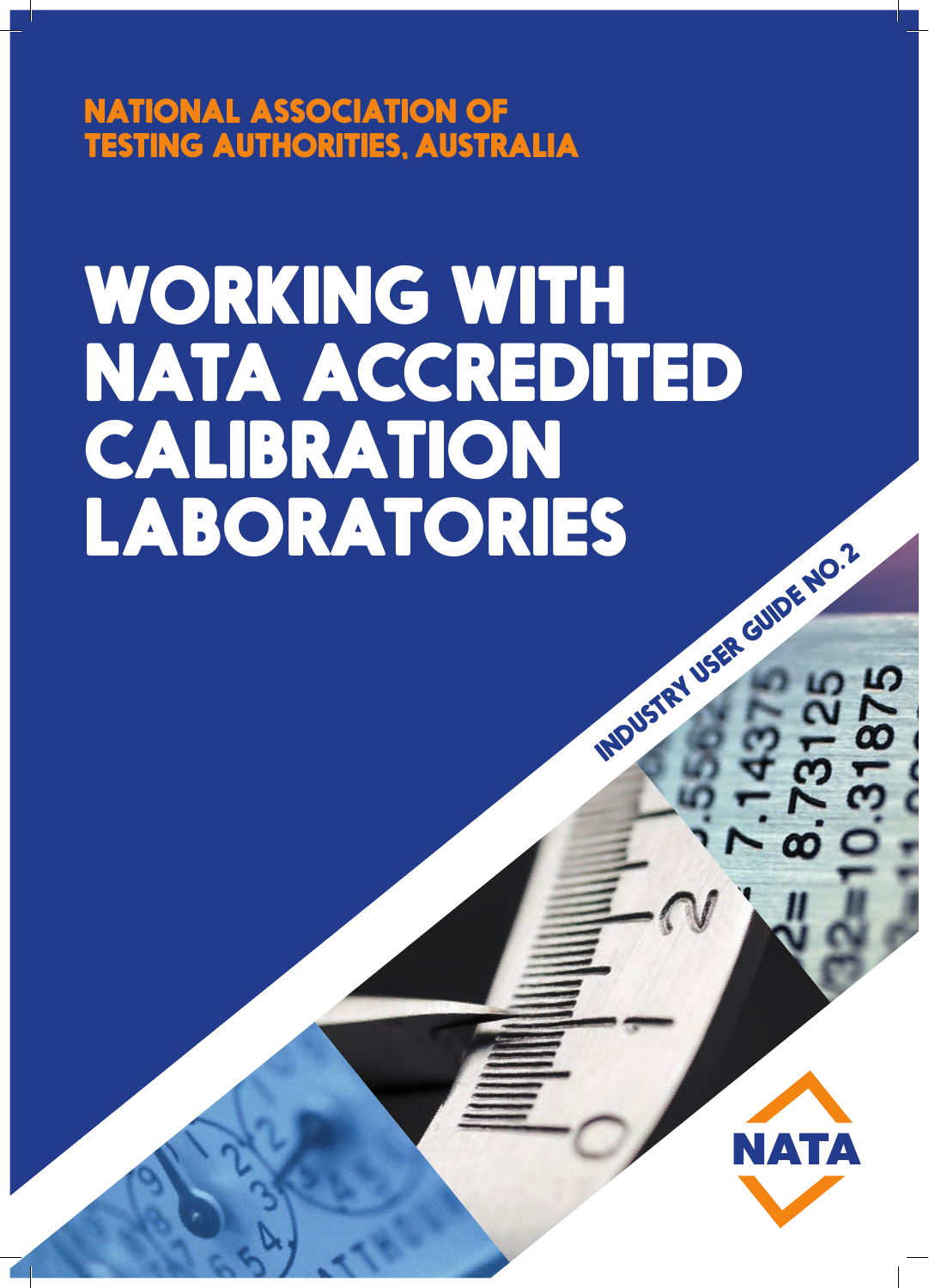# WHY USE A NATA ACCREDITED LABORATORY?

NATA Accreditation is about confidence – yours and that of your customers – in the data and information on which you must make informed decisions.

NATA Accreditation covers those activities that produce this technical/scientific data and information.

In NATA's vocabulary, accreditation has a very specific meaning.

A procedure by which an **authoritative body** gives formal recognition that a body is **competent** to carry out **specific tasks**.

Hence, NATA Accreditation is a high level process of recognising collective, specific and demonstrated competencies. The core of NATA Accreditation is the third party, objective, peer assessment process at a scientific and technical level that provides assurance of the laboratory's capability to produce reliable data from particular measurements. The NATA Accreditation Criteria include the international standard ISO/IEC 17025 *General requirements for the competence of testing and calibration laboratories*  used globally for laboratory accreditation.

In addition to confidence, NATA Accreditation provides you with:

- an ability to outsource to an independent, objective authority the monitoring of laboratory performance;
- international arrangements providing for the mutual recognition of data produced by laboratories accredited by NATA and equivalent accreditation bodies globally;
- a resource to resolve disputes relating to accredited laboratory services.

## WHAT CALIBRATION ACTIVITIES ARE ACCREDITED BY NATA?

NATA accredits calibration activities performed in laboratories, mobile facilities and in situ for a broad range of disciplines including:

- Dimension metrology (Length) Speed Volume and Density **Magnetism** Flow Time and frequency Force Temperature metrology Torque **Acoustics** Optics **Vibration** Ionising radiation Ultrasonics Chemical metrology Biological metrology
- Mass & weighing equipment Electrical low frequency metrology Pressure **Communications**, EMR and EMC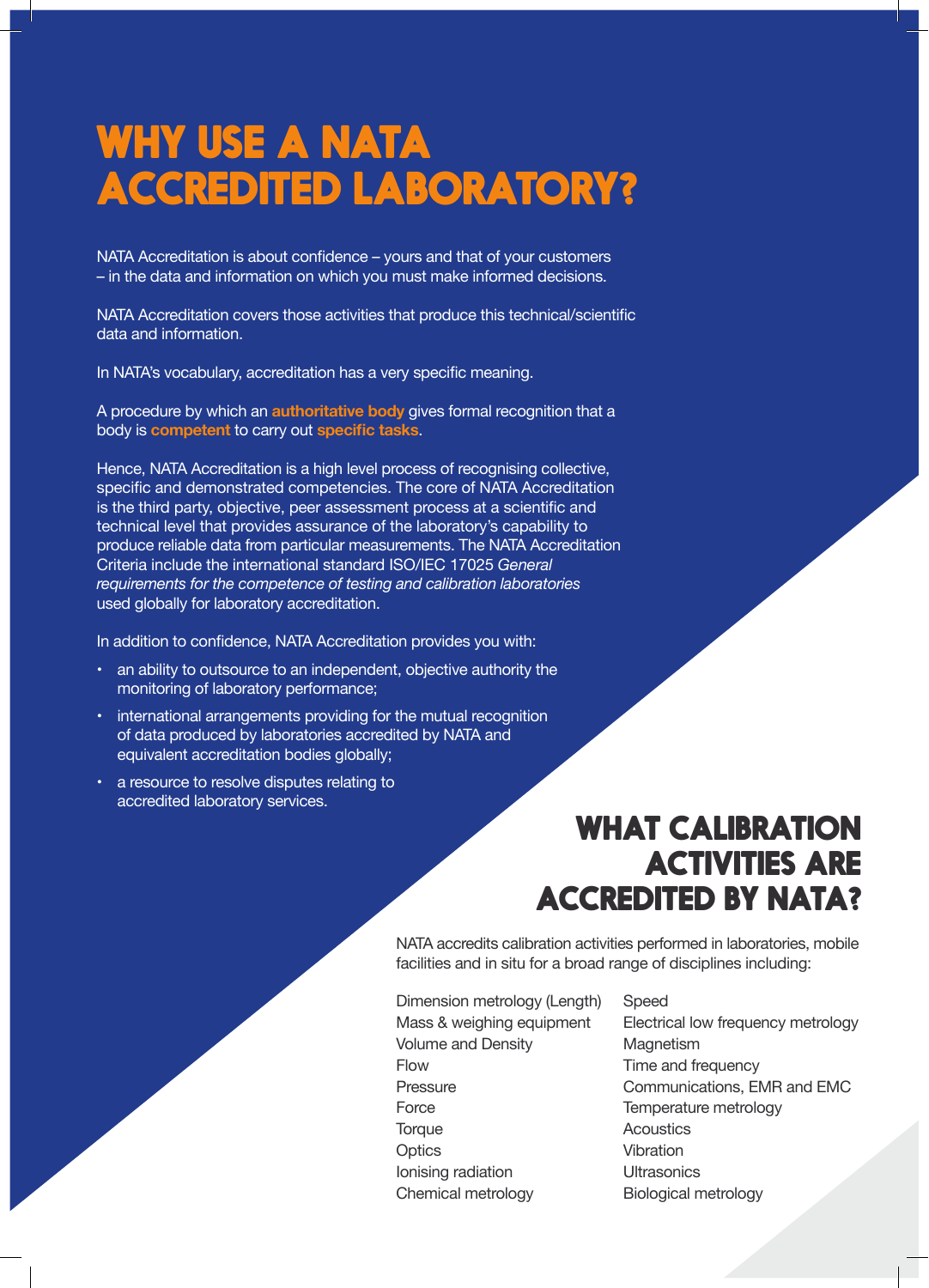# IS THE LABORATORY ACCREDITED FOR THE SERVICES I NEED?

A laboratory's NATA Accreditation may not cover every service that it provides so it is important to ask the correct question when seeking to have your instruments or equipment appropriately calibrated.

#### *"Do you hold NATA Accreditation for [the specified calibration] of [the specific instrument/artefact type]?"*

NATA accredited laboratories are able to add the NATA endorsement to reports covering accredited activities. The endorsement is not allowed to be applied to unaccredited measurements. As such, a more concise specification is to state that

#### *"I require all measurement results reported to be NATA-endorsed".*

The calibrations for which a laboratory has successfully demonstrated practical competence and capability at a NATA assessment are detailed within its Scope of Accreditation. A laboratory's scope of accreditation contains important information such as measurement ranges and the associated calibration capabilities.

Scopes of accreditation are publicly available documents and hence the primary source of information for anyone wanting to have something calibrated. They are accessible from the NATA website at **www.nata.com.au**

One detail that needs to be noted is that an accredited laboratory is permitted to include measurement results not covered by its scope of accreditation on a NATA-endorsed calibration report provided any such results are appropriately identified. That is why the requirement "all measurement results reported to be NATA-endorsed" is so important.

#### **Measurement capability**

Scopes of accreditation describe a laboratory's calibration capability in terms of:

- the parameters that can be measured;
- measurement ranges; and
- the smallest measurement uncertainty (highest accuracy) that the laboratory can achieve.

This information allows you to match the laboratory's capability with your measurement needs. If you have an instrument or device capable of high accuracy/small uncertainty, you need to find a laboratory that can better this capability. Conversely, if you have a low level instrument or device not requiring state of the art measurement, your laboratory options become greater.

Be aware, however, that your instrument or device has its own limitations – e.g. resolution, stability – using calibration laboratory with a very high level capability (small uncertainty) is not going to turn something having a manufacturer's specification of "1% accuracy" into a 0.001% device! The uncertainty that the laboratory will assign in the calibration report will reflect the instrument or device's capability and performance at the time of calibration.

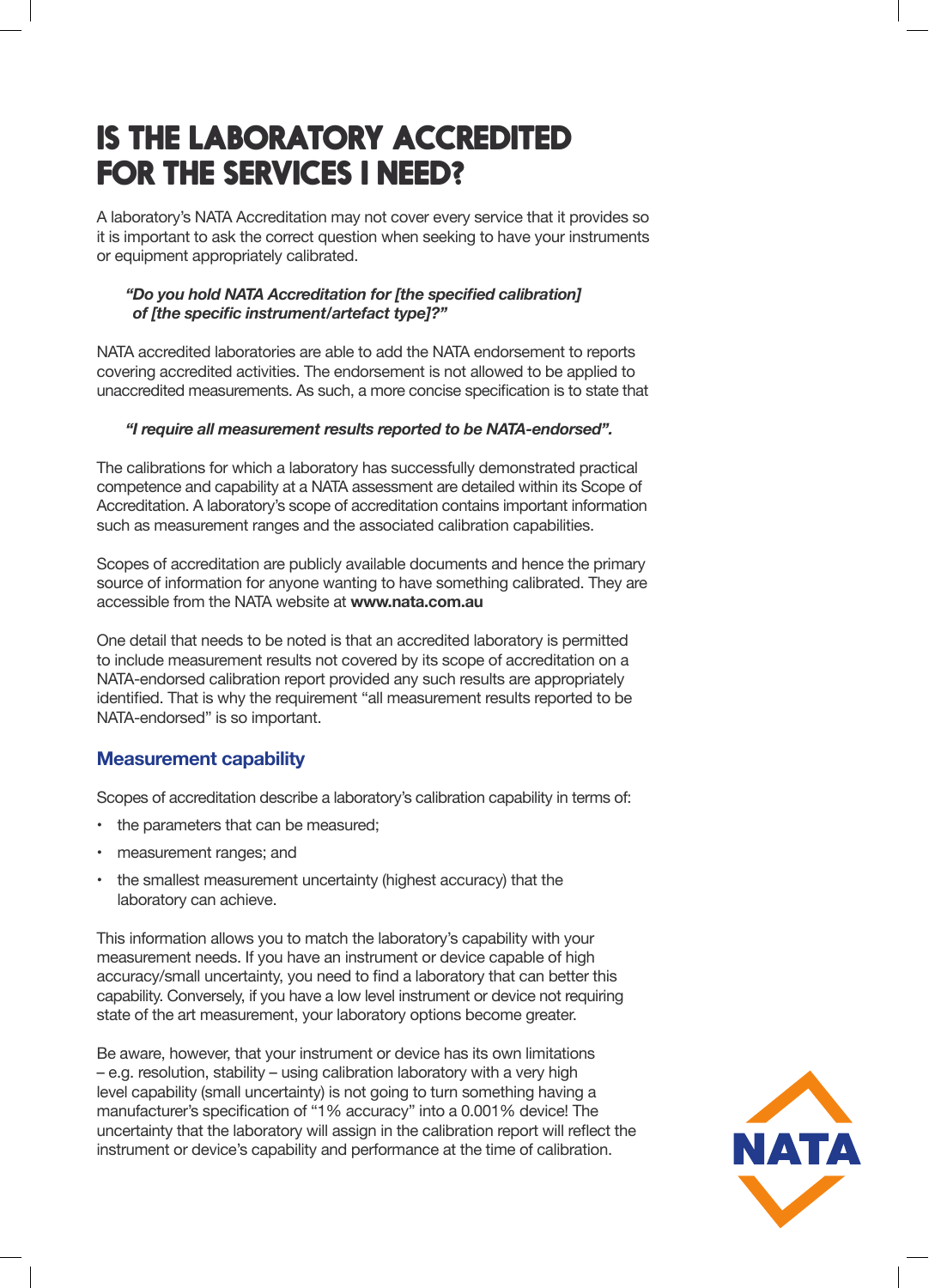# NATA-ENDORSEMENT – WHAT'S THE SIGNIFICANCE?

The NATA-endorsement consists of the NATA emblem, the laboratory's accreditation number and the International Standard with which the facility complies. This will be presented similarly to the following.



**Accredited for compliance with ISO/IEC 17025 Accreditation number xxxxx**

In addition, either or both of the following statements may be added:

*The results of the tests, calibrations and/or measurements included in this document are traceable to Australian/national standards* [his is actually redundant but some laboratories include it anyway – see "traceability" below]

*NATA is a signatory to the ILAC mutual recognition arrangement for the mutual recognition of the equivalence of testing, calibration and inspection* **reports** [for those who need international recognition of the reported results]

#### **NATA-endorsed vs unendorsed reports – cost / benefit?**

NATA requires that all activities described in the scope of accreditation are performed using exactly the same processes and to the same level of confidence whether reported on a NATA-endorsed report or not.

Some laboratories do, however, apply a surcharge to issue an endorsed report for commercial or marketing reasons.

For you as the customer, the NATA-endorsement is there to provide *prima facie*  evidence that the measurement results within the report have been issued under the laboratory's NATA Accreditation. Hence, you can have the confidence that the calibrations have been undertaken by competent staff using sound science/ engineering as verified by NATA's peer assessment processes.

Similarly, your own customers and auditors (if your business is subject to some form of external oversight) may share this confidence.

If you require international recognition of your calibration report or it is to be used for the purposes of legal metrology, the NATA-endorsement will be essential.

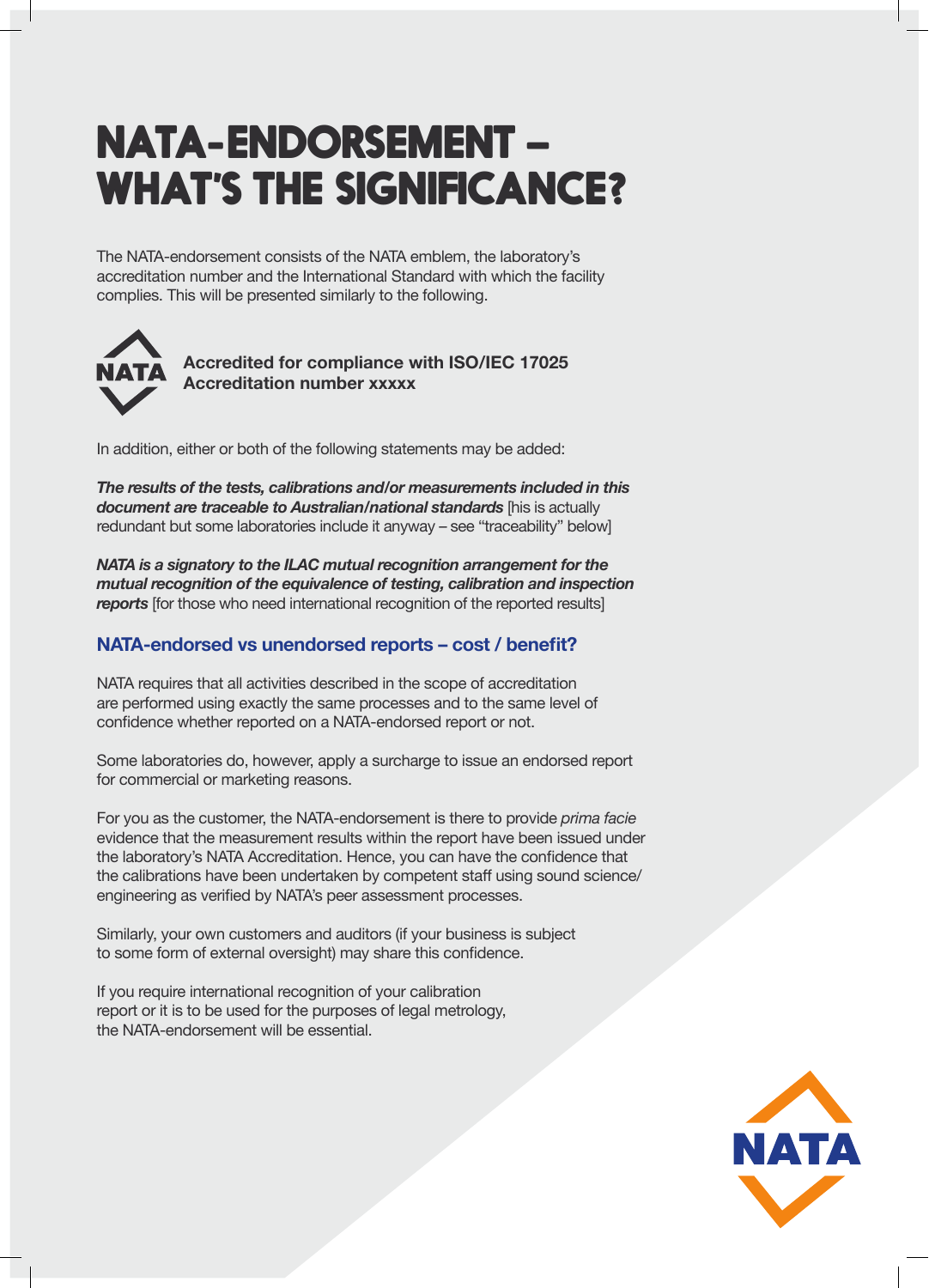# WHAT DO I NEED TO SPECIFY?

This may be stating the obvious but simply dropping off an instrument at a laboratory and saying "I want it calibrated" is not the best approach – yet it happens. NATA accredited laboratories will happily assist you with defining your needs but they do need some specific information first.

Once you have ascertained that a laboratory is appropriately accredited, the next step is to ensure clarity around:

- Why you need their services e.g. your QA system, trade measurement, a regulatory requirement
- Where appropriate, what parameters you wish to have calibrated and for what range(s);
- Where appropriate, the standard or specification applicable to the device or instrument;
- Whether or not you want any adjustments performed;
- When you need it calibrated by.

This information gives the accredited laboratory clarity for determining its ability and availability to undertake the work and, of course, work out the cost.

#### **Mind your language**

Calibration is about determining errors in your instrument or device – not about adjusting it. Although a laboratory may undertake action to bring an item undergoing calibration back within a given specification, adjustment is an activity additional to the calibration process and you must specify whether this is to be done.

#### **Traceability**

For any calibration described in a laboratory's scope of accreditation, NATA has ensured that measurement traceability to national/international standards has been demonstrated. It is, therefore, unnecessary to specify that you want the results to be traceable.

If you ask that all calibration results are NATA-endorsed, they will be traceable by definition.

Beware of calibration reports stating "Traceable to NATA". Since NATA holds no measurement standards whatsoever, it is a totally meaningless statement and provides no assurance of measurement traceability.

#### **Changing calibration requirements**

Where there is a standing arrangement or contract for your instruments/equipment to be routinely calibrated, you need to notify the laboratory of any changes to the requirements. For example, a review of your own requirements may necessitate a change in the measurement ranges and/or the number of calibration points.

**PANIMINAL** 

Any material change to such a standing arrangement needs to be made in writing and acknowledged by the laboratory.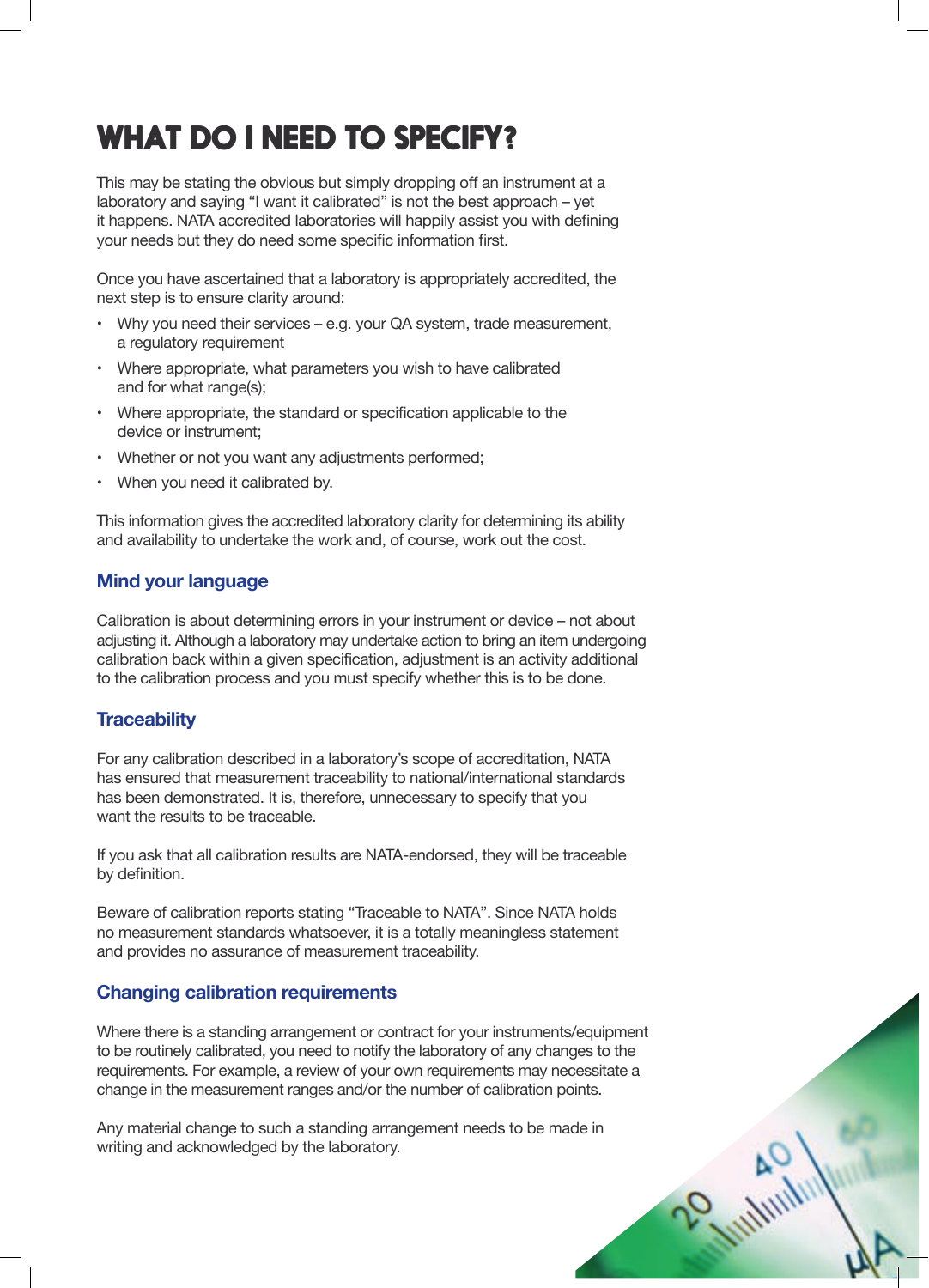## WHAT ABOUT TRANSPORT OF INSTRUMENTS AND DEVICES?

#### **Integrity**

The best quality calibration service available is effectively useless if your instrument or device is compromised by inappropriate conditions of transport (e.g. inappropriate control of temperature, humidity, shock, vibration).

Being careful with the transport of valuable instruments or devices will ensure that the exercise will not be a waste of everyone's time and your money, particularly where the damage is not only to the calibration integrity but to the instrument or device itself.

#### **Supplying the correct accessories**

For some types of instrument or device, any accessories such as leads, transducers, "calibrators" etc. are an integral part of the calibration. As such, it is important to provide these to the laboratory. It is also essential that they are carefully and unambiguously identified.

#### **Receipt**

When your instrument or device is returned, take a few minutes to check that it is undamaged and functioning properly. Also make sure that any accessories mentioned above have been returned.

**7 4 110** 

ing Soup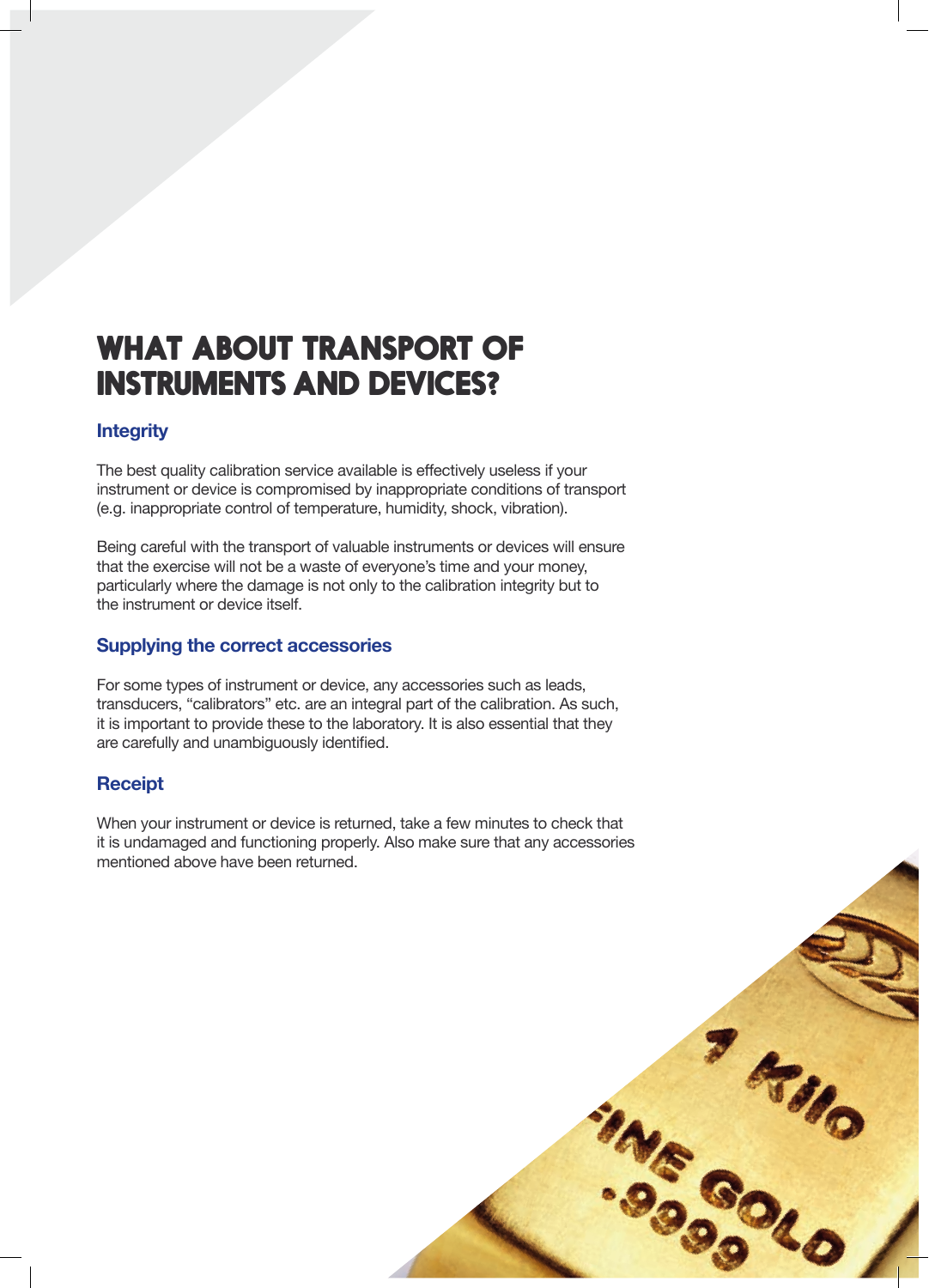# WHAT SHOULD I DO WITH MY CALIBRATION REPORTS?

Whatever you do, don't file a calibration report without checking it – even a NATA-endorsed one. There can be some very important information that could impact on recent or subsequent measurements or tests you perform.

NATA's Accreditation Criteria detail what needs to be included in a calibration report and accredited laboratories should be meeting these requirements. Nonetheless, you should still check any report received to ensure that:

- it matches your request;
- it contains all of the information you need;
- the results are reported clearly and unambiguously; and
- there is no bad news  $-$  e.g. your instrument or device does not meet a specification or it has a fault!

If your instrument or device has been adjusted, you should receive the before and after measurements in your calibration report. Don't ignore this information. Used in conjunction with the previous calibration report, it can provide evidence of the instrument or device's stability and inform any decision on the appropriate calibration interval. If there are significant differences – indicating that there has been drift – you should investigate whether this may have impacted

negatively on previous tests or measurements that you have conducted. It may also indicate a need to shorten the re-calibration interval or even consider its suitability for continued use.

#### **Calibration intervals**

Many people expect their calibration report to include a "calibration due date" or "recommended next calibration" statement.

If you request this, the laboratory may oblige but it is actually you who should decide when the next calibration is scheduled. After all, you are in the best position to know what your equipment is used for and what your measurement needs are. Additionally, you have the records of previous calibrations to see if there is any drift (changes in the calibration results as discussed above) which provides evidence that the interval should be shortened, is about right or may even be lengthened.

If you need the calibration performed for legal purposes – such as trade measurement – there may be calibration intervals specified in regulation. If this is the case, discuss this with your laboratory. Similarly, if you are having a calibration performed to meet a standard which specifies a calibration interval, let the laboratory know.

# COMMUNICATION IS THE KEY

The key to successfully gaining reliable testing and/or inspection data is effective communication between the laboratory and client.

Mutual understanding doesn't just happen, it must be pursued. Two particular points to remember:

- Initial clarity surrounding the purpose of the testing or inspection services will aid all subsequent discussions and greatly improve the likelihood of obtaining the appropriate services;
- Communication shouldn't be a once-off event if you have questions received the test report and something seems odd or doesn't make sense, ask.